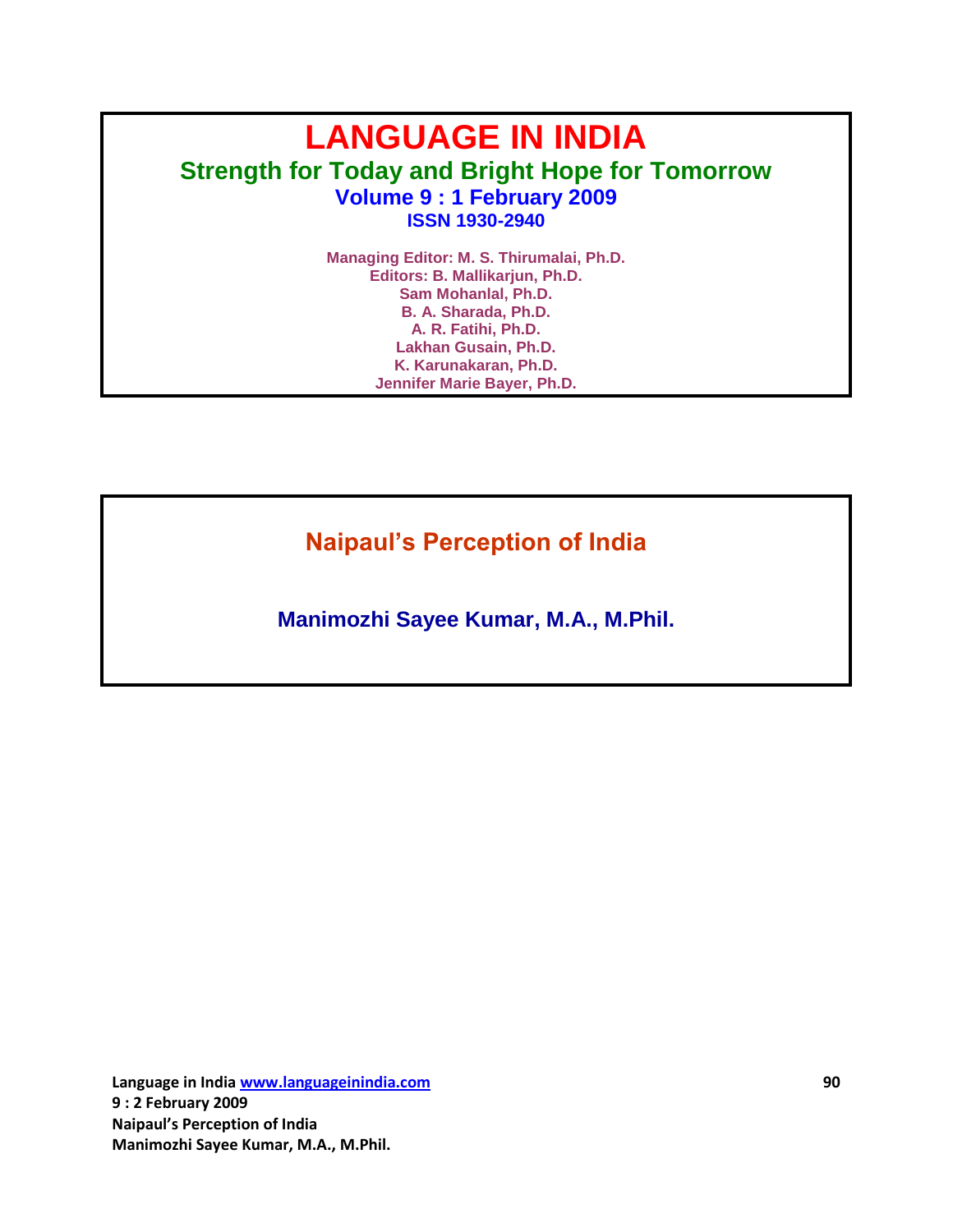# **NAIPAUL'S PERCEPTION OF INDIA**

# **Manimozhi Sayee Kumar, M.A., M.Phil.**

=======================================================

### **Tradition and Modernity: Story of India**

India is widely known for its traditional cultural heritage. Many Indians feel proud that India will become a super economic power soon. Tradition and modernity are sought after by the elitist classes in India. "Modernity is for economic power and reformed traditions are for social purposes" appear to be the goal of the new generation in India. In this process, the reality of the situation may be denied; especially the physical unhealthy conditions in which millions of people live in big cities will not be accepted as an important factor to measure the greatness of modern India.

On the other hand, V. S. Naipaul believes that India is dark, its civilization is wounded and the country is quite known for its unclean atmosphere. People dirty the places all over, they will not bother about any shelter; civic sense is less compared to other countries and so on. V. S. Naipaul"s works such as *An Area of Darkness*, and *India: A wounded Civilization* abounds in criticism of Indian ways of life.

### **Historical Indian Diaspora – How Do They React to India and What Do They Look for?**

Overseas Indian Diaspora is at least two-fold: early migrants and later migrants of the latter half of the 20<sup>th</sup> century. Early migrants to foreign lands went as plantation labor, small businessmen and domestic help, etc. This population of the  $18<sup>th</sup>$  and  $19<sup>th</sup>$  centuries is now prosperous in their own right. They have been exposed to a variety of economic, social, cultural, political and religious situations. They are impacted by western education and western values, etc. While the early generations of this group had a different view of their motherland, India, as a sweet home of pilgrimage, eatables, and so on, the later generations of this group are still attracted to India, but they are also greatly disappointed with the state of social, economic and environmental conditions of modern India. But in their hearts they really wish India to prosper and quickly so that their Indian heritage may be prominently and proudly displayed. V. S. Naipaul comes from this part of the early migrants group. He is pre-occupied with India as his ancestral home, but he is also heavily disturbed to the point of downgrading India in every aspect of its modern living.

### **Naipaul's Perception of India**

Naipaul is a distinguished writer of fiction, short stories and travelogues. He received the Nobel Prize for literature in 2001. His comments on diverse subjects receive good publicity and great

**Language in India www.languageinindia.com 91 9 : 2 February 2009 Naipaul's Perception of India Manimozhi Sayee Kumar, M.A., M.Phil.**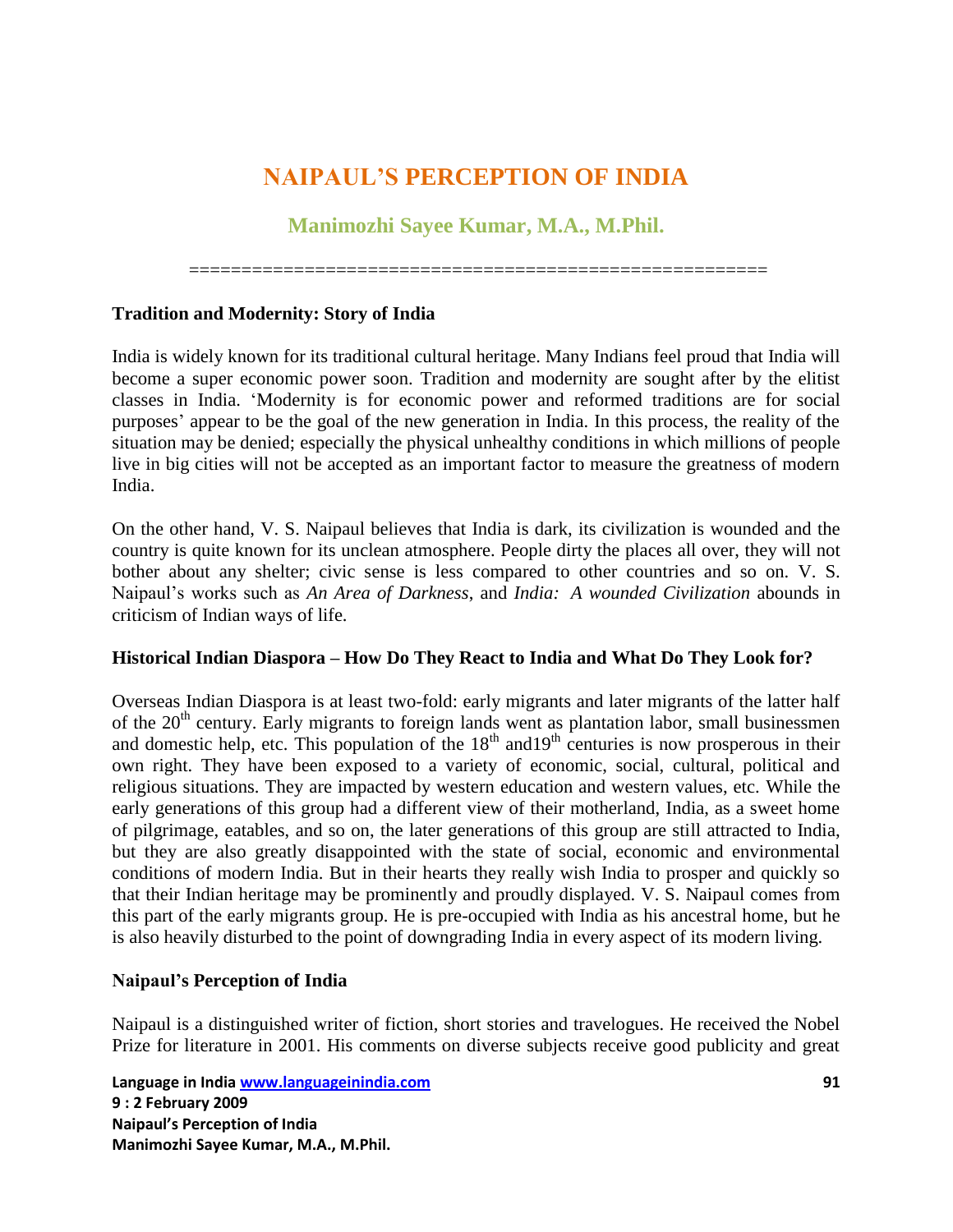attention in the English speaking world. He has accomplished much in his life. He is a distinguished member of the Indian Diaspora, living in almost every nation in the world. As a person of Indian ancestry, his comments must be taken seriously as good counsel, but, then, there have been serious criticism of his views as ill-informed.

# **Seeking Popularity?**

Perhaps Naipaul's critical (negative?) approach to life in India paved the way for his writings to be more popular. The unusual and startling views on various subjects, people, and nations presented through stylish expressions have made his travelogues most interesting. He is of the opinion that no civilization is created in the West Indies. After his visit to India in 1961 he in an exciting encounter with the country published an account of his experience in *An Area of Darkness*. A reading of this will give us an idea that Naipaul came away from India with an overwhelmingly critical attitude towards the homeland of his ancestors.

Some of his comments after his second visit are recorded in *The Overcrowded Baracoon*. He records his vision of modern India. He expresses opinions and impressions similar to those which continue to be portrayed in the western popular media about India.

In the Trilogy he has freed himself from the nature of experiment and exploration. He has come to deal with experience and encounters which he records with greater liberty. He documents his own views, observations and they appear very much astonishing and controversial.

In the first visit he has taken a personal record of Trinidadian Naipaul who comes to his parents" homeland to see an India of his own dream. He moves from place to place, comes close to people, closely notes down the workings of people and observes various rites, rituals and he makes several visits to the temple to record the performance of rites. He makes a long stay in Srinagar, goes on a traditional pilgrimage to Amarnath a holy place which has a five feet high ice-lingam which usually forms in summer. The lingam is actually the symbol of Shiva, but for Naipaul it is the symbol of India itself. He records:

and in the cave the God the massive ice phallus. Hindu speculation soared so high; its ritual remained so elemental. Between the conception of the world as illusion and the veneration of the phallus there was no link. They derived from different starts of responses .But Hinduism discarded nothing; and it was doubly the symbol of India.1

He undertakes pilgrimage with other pilgrims, but is hardly devotional; his main idea is for documenting the Indian societies, their religion, their castes, creeds and their ways of living.

Though he hails from a Brahmin family his opinions are different. He says:

I came of a family that abounded with pundits. But I had been born an unbeliever. I took no pleasure in religious ceremonies. They were too long and the food was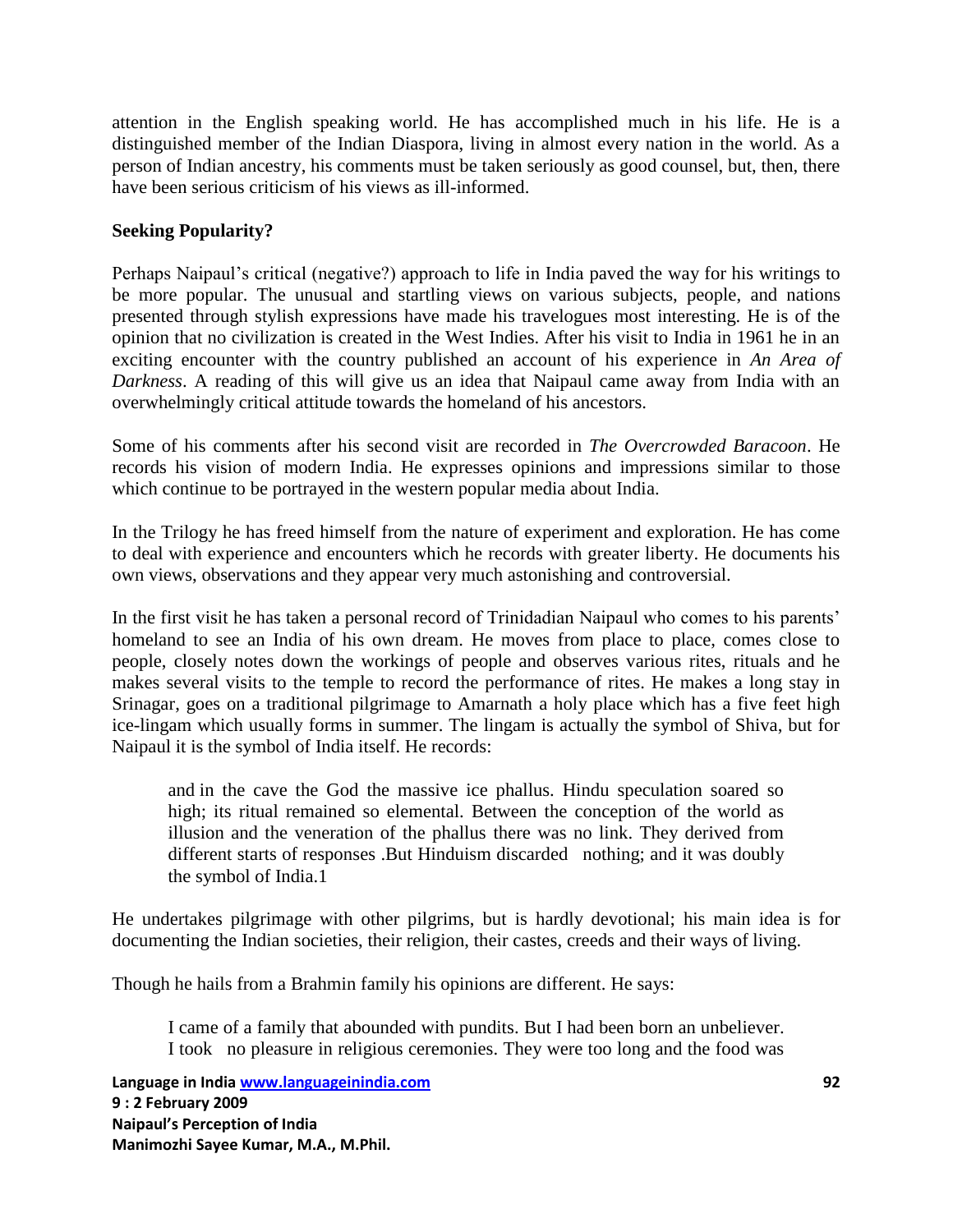served at the end. I did not understand the language – it was our ancestors expected that our understanding would be instinctive and no one explained the prayers or the rituals.2.

When examining the Hindu beliefs and rituals, Naipaul discusses the concepts of Karma, Dharma and Moksha. He traces the Hindu"s internalizing of these concepts through his connected study of Indian history, politics, literature and social life.

In his study of Karma, Naipaul appears to have made a strong reaction as he regards it as paralyzing, defeatist philosophy which prevents Western style individual self realization process.

#### **The Influence of Karma**

In his analysis of the various Hindu failings and short comings, which he documents in *An Area of Darkness*, he attributed these failings of the Indian people to the influence of Karma.

According to Naipaul, it is Karma that keeps sweepers as sweepers in that position, insuring "degrees of degradation" through its emphasis on the fundamental justice of the caste system. It is karma that reinforces the inequities of post independence society by implying that they are part of the divinely ordained scheme of things, not exactly the best of all possible worlds, but rather the only possible world. It is Karma that leaves Hindus discussing abstract metaphysical issues as Chinese invade the Northern part of the country. Wherever Naipaul turns he seems to be able to detect the same attitude of cosmic conservatism.

#### **Analysis of Gandhi and Gandhism**

Naipaul comes to analyse persons and personalities from religion and religious philosophies. His study of Gandhism also is very much important, his shifting of positions as "insider" "outsider" shows clearly that he has got different attitudes. *In an Area of Darkness*, he says, "India undid him, he became a Mahatma Gandhi." He shows us two different Gandhis in his work, one is the radical south African Gandhi and the other one who became Mahatma in India.

Naipaul regards South Africa as a critical point in moulding Gandhi"s identity in a positive fashion. According to him, South Africa has given him the outsider's eye.

He (Gandhi) settled finally in India when he was 46, after spending 20 years in South Africa. There he had seen an Indian community removed from the setting of India; contrast made for clarity and discrimination for self analysis . He emerged a colonial blend of East and west ,Hindu and Christian ……..Gandhi never loses the critical , comparing South African eye.3.

The author makes skeptical remarks like this about Gandhi"s activities.

### **Western Assumptions?**

**Language in India www.languageinindia.com 93 9 : 2 February 2009 Naipaul's Perception of India Manimozhi Sayee Kumar, M.A., M.Phil.**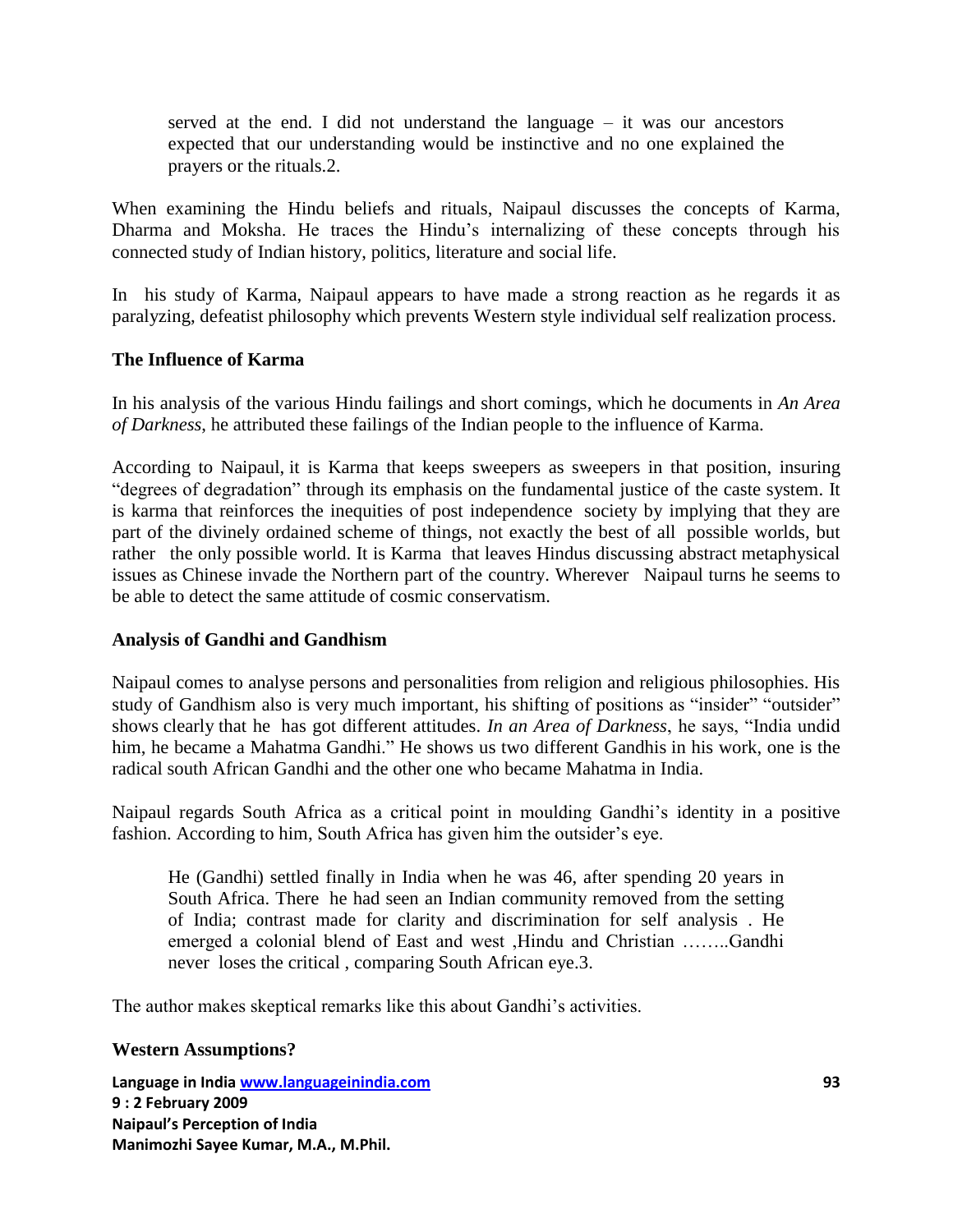Naipaul"s vision of India is based on too much of the Western assumption and criteria; it is coloured, defined very much by the same assumption; he is a traveler, visiting India through a transitional period. So, unable to project correct insights into India, Naipaul says,

"It was only now as my experience of India defined itself properly my own homelessness ,that I saw how close in the past year I had been to the total Indian negation ,how it had become the basis of thought and feeling ,and already with this awareness ,in a world where illusion could only be a concept and not something felt in the bones ,it was shipping away from me .I felt it as something true which I could never adequately express and never seize again."4

#### **Darker Side of Indian Environmental Living**

It is this disturbed vision of India, which leads Naipaul to express certain views. That was taken as his attack or criticism of India and Indians by other critics. The hierarchical division of labour mentioned by the caste system, the Indians "lack of sense of history and the conflict between Hindu tenets on cleanliness and the excremental reality are all particular objects of his sardonic irony, which is revealed in remarks as follows :

It is well that Indians are unable to look at their country directly, for the distress they would see, would drive them mad. Indians defecate everywhere; they defecate mostly beside the railway tracks. But they also defecate on the river banks; they defecate on the streets; they never look over for cover.5

#### **An Irritated Traveler!**

Throughout the *Area of Darkness* he himself reveals to be an irritable and hypersensitive traveler. He has not spared even the Amarnath yatra. When he sees a young American, who is enthusing about the yatra, he reacts as:

No, I said, I was not thrilled by the yatra I thought the yatris had no idea of sanitation; they polluted every rive we came to. I wished they would follow Gandhi's advice about the need for the little space.6

Such views and his attitudes towards sadhus and Gandhi and others have raised questions about his attitudes towards India. Nissim Ezekiel, C. D. Narasimaiah and many other critics take him to task for his expressions about India in *An Area of Darkness.*

### **Anger of Indian Critics Against Naipaul**

Critics feel that Naipaul generalizes from specific events that lead to misinterpretation. However, we should also note that the examples given by Naipaul are easily seen everywhere in India. We cannot deny the fact. Indians themselves are irritated at such practices, but they seem to be helpless. The question is whether a nation should be judged by such things, or by other virtues,

**Language in India www.languageinindia.com 94 9 : 2 February 2009 Naipaul's Perception of India Manimozhi Sayee Kumar, M.A., M.Phil.**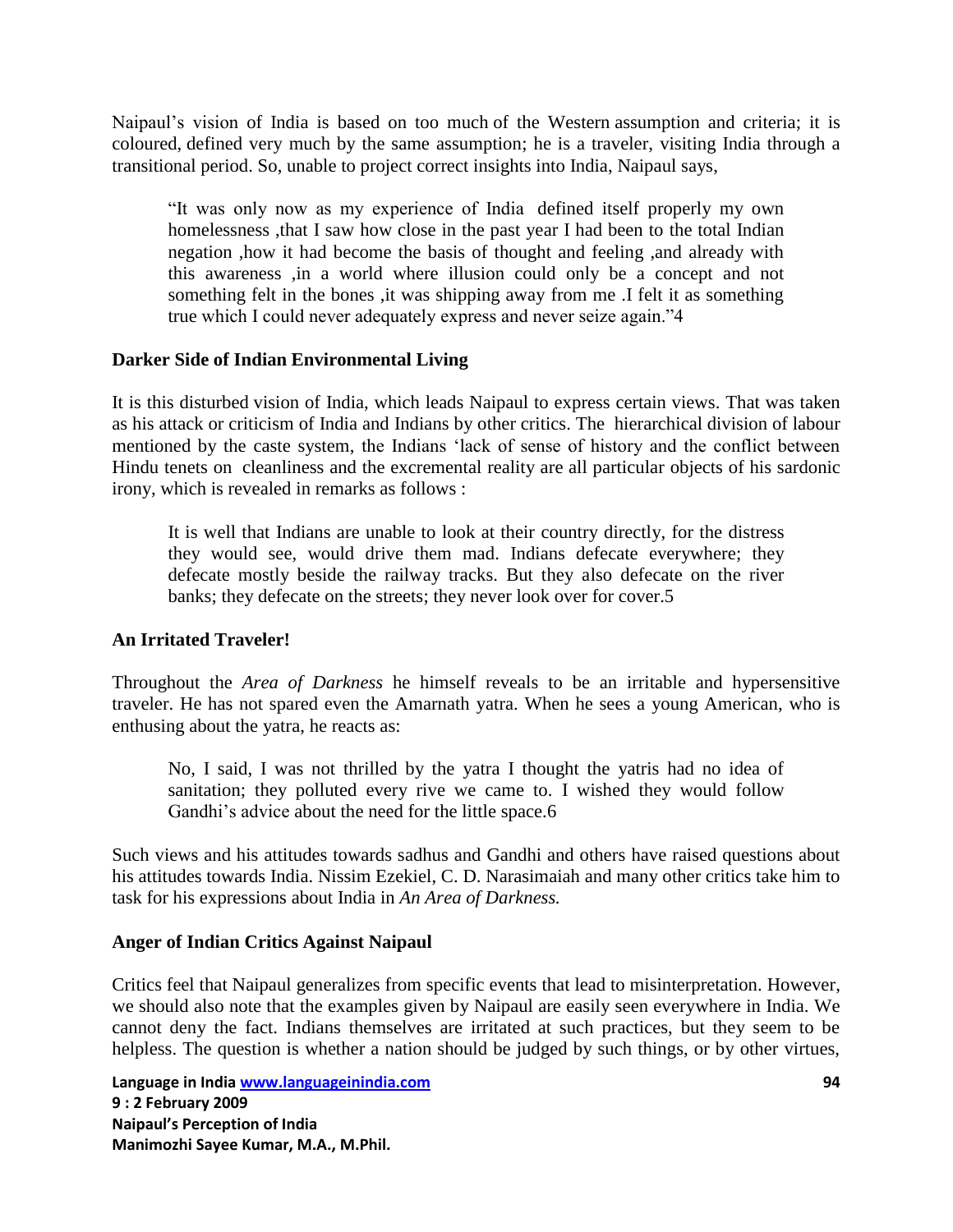especially India is a nation of a billion people, with at least half of these people existing in substandard living quarters.

Many of the critics say that Naipaul sees India from a great distance with a sense of an expatriate, but they (the critics) see India from very close quarters with Indian sensibility. Their argument is that Naipaul"s vision is so blinkered that he is unable to see much else. He is focusing his attention mainly on the one particular side which, indeed is a darker side, totally neglecting the other virtues.

### **A Wounded Civilization**

Naipaul"s another work of art *India: A Wounded Civilization* is based on his fourth visit to his ancestral land. He painfully observes the wounded civilization in his ancestor's homeland. Here also he takes up problems like Hinduism, Gandhian philosophy and other aspects. According Naipaul, the real "emergency" of India (referring to the National Emergency promulgated in mid-1970s) is not political but psychological, because the stumbling block that prevents progress in the post-independence period is the acceptance of the Hindu doctrine of Karma.

"………..the Hindu Killer, the Hindu calm, which tells us that we pay in this life for what we have done in the past lives; so that everything we see is just and balanced and the distress we see is to be relished as religious theatre, a reminder of our duty to ourselves our future lives."7

Karma underlies a great deal of Indian behaviour in *An Area of Darkness*. Naipaul detects the influence of Karma everywhere in India during his visits. Karma arrests all the growth and guarantees the wounded civilization, which is slowly destroying itself:

The turbulence in India this time hasn"t come from foreign invasion or conquest; it has been generated from within. India can"t respond in the old way, by a further retreat into archaism.8

Naipaul makes all necessary attempts to justify his criticism of Gandhi"s political philosophy and his practice of mixing religious sentiments with politics. He appears almost right in his opinion that many of Gandian principle and ideals have lost their relevance in present day India. He reacts sharply to the Gandhian attitude to poverty which is treated as holy and sacred.

### **Obsession with India's Poverty, Karma and Caste System**

Naipaul is obsessed with India"s poverty. He is shocked by the dirt and squalor of India. He lashes at the society for the cruelties of its caste system. That the caste system is deeply embedded in every part of the multidimensional nature of Indian civilization, in all religions practiced in India, does not receive much attention in his writing.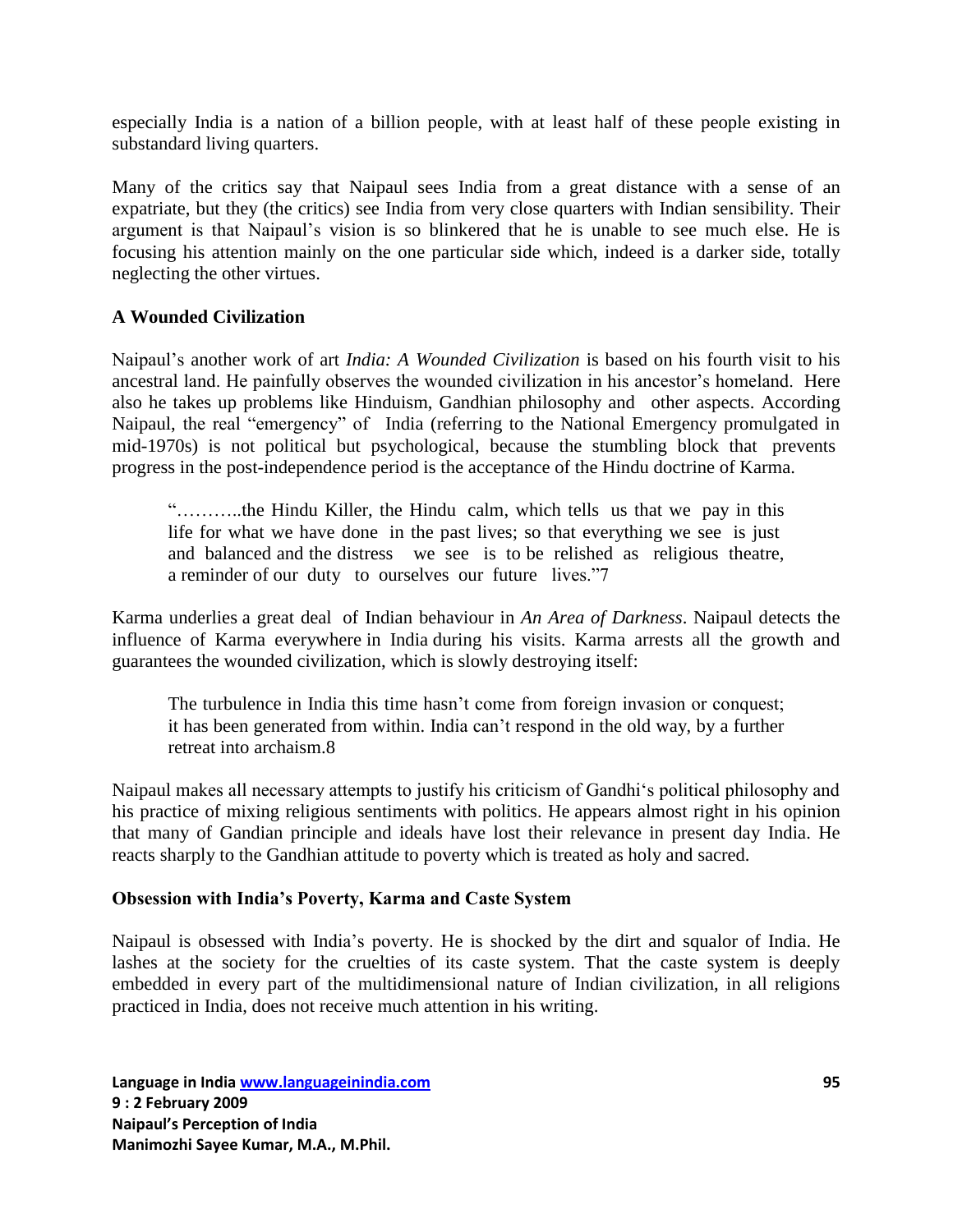There is no excuse whatsoever to condone the cruelties of the caste system. However, the knowledge that societies everywhere are hierarchically organized should help one to see the caste system in its historical perspective. Abolition of social inequities is not achieved in any continent through the enforcement of law only. Generations provided with opportunities to improve their lot will ultimately remove social inequities. Industrialization and the emergence of capitalism coupled with revolutionary ideas have helped western societies to a large extent in this process.

# **Eager to See the Best in One's Ancestral Home: Diaspora Pursuit, Shock and Disappointment**

Naipaul"s criticism should be seen in the background of his Indian ancestry. He wishes India well, in his heart. But his writing comes with such heavy criticism it almost sound destructive and imbalanced.

As we pointed out earlier, Naipaul"s vision of India that he had in his childhood is shattered when he actually encounters the real India after so many years. As such the vision gets blurred all the more in his further visits; it becomes all the more frightening, appalling and negative. Naipaul is unable to tear himself from his strong sense of self and highly intellectual bent of mind based on western education and environment. Although India is an ancient culture, nation is still in the making, and the Indian material civilization is still in various stages of development. It is hard to accept reality.

Naipaul is unable to see any greatness in the spiritual, metaphysical, and cultural heritage of India. Instead he sees the dark and dismal aspects of India, and makes some grim generalizations. He is influenced by his quest for identity and is greatly disappointed in this pursuit.

### **References**

- 1. V.S Naipaul, An area of Darkness( London: Andre Deutsch, 1964), 164 165.
- 2. Ibid, 32.
- 3. Ibid, 73.
- 4. Ibid, 266-67.
- 5. Ibid, 74.
- 6. Ibid, 171.
- 7. V.S.Naipaul, India: A wounded civilization( London: Andre Deutsch, 1977), 25.
- 8. Ibid, 16-17.
- 9. C.D.Narasimhaiah, "Naipaul A case of bizarre reputation", The function of criticism in India, 144 – 145.
- 10. V.S.Naipaul, An Area of Darkness, 30.
- 11. V.S.Naipaul, India: A wounded civilization, 10

**Language in India www.languageinindia.com 96 9 : 2 February 2009 Naipaul's Perception of India Manimozhi Sayee Kumar, M.A., M.Phil.**